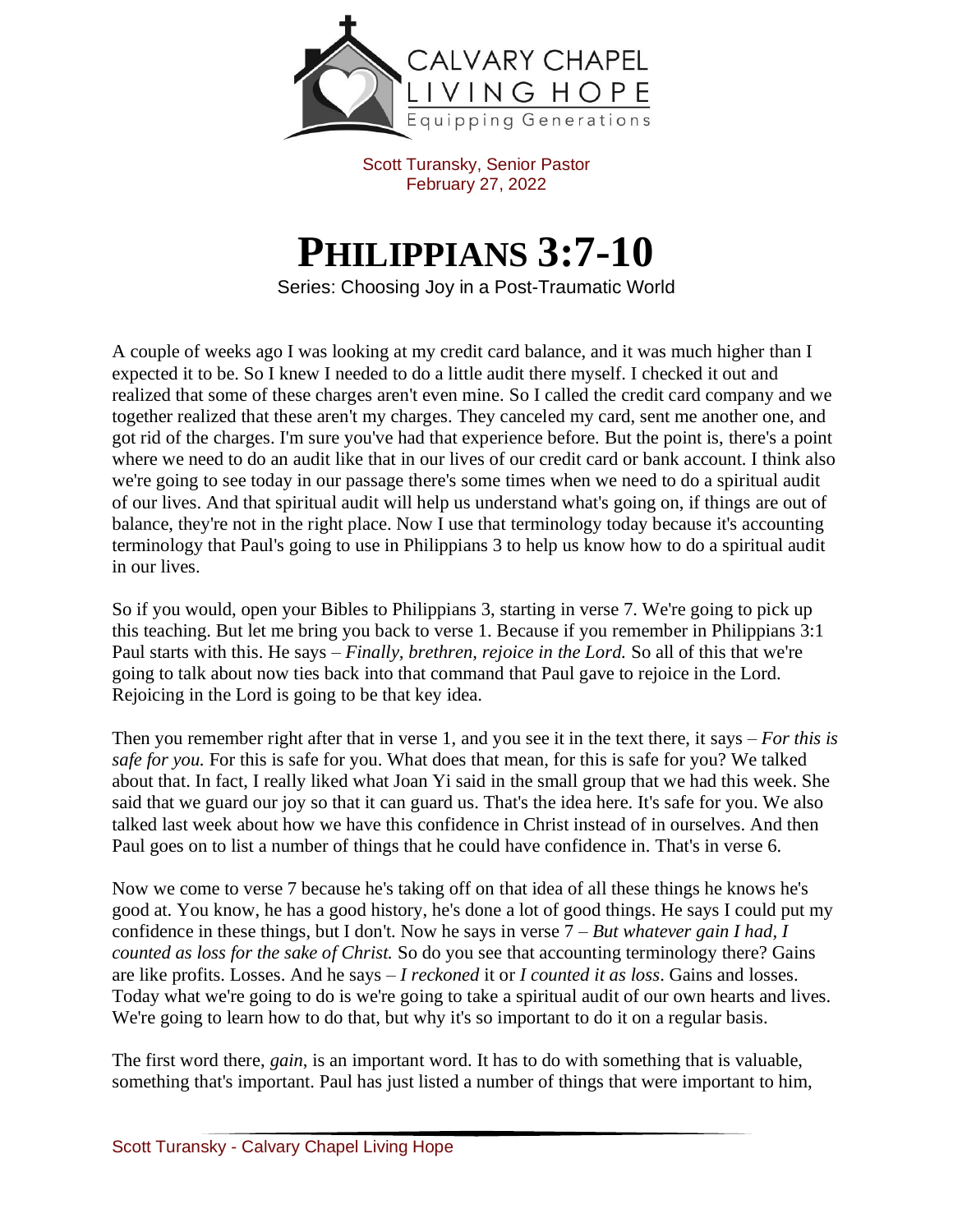that he was persecuting the church, and that he was a Pharisee, all those things in verse 6. He lists those things. Those were very important. They were his values.

We have to think for a moment what is important to us. This is how you do a spiritual audit. You start looking at what are the profits that I have because I need to make sure they go in the right column here. Paul is saying that I valued all these things and I'm putting them in the loss column. That's what he's doing. Compared to knowing Jesus Christ is his point.

Now think about the things that we value. Because here's what happens in life. When you value something… and those values are not necessarily bad things. Sometimes they're good things. But the things that we value, sometimes we invest our emotions into them and when we do and something happens, then we get upset. So we get angry, or we get depressed, or we get anxious, because the things that we value are being threatened, or somebody's taking them from us, or we lose them. When that happens, then we start to feel something. We start to feel bad, we feel distressed, we feel discouraged, we feel anxious, we feel upset in one way or another. Often it's because we look at our spiritual audit. We say, you know, I'm upset. I think I'm upset because I probably value this thing too much. Now, sometimes the values are tangible. They're things like a car or a house or a bank account or investments. And so our investments start to go down if the stock market goes down, and we start feeling bad. Maybe we need to say to ourselves, maybe I'm investing a little too much of my emotion into this investment. Maybe I need to do a spiritual audit here and find out what's really important to me. But sometimes the things aren't tangible like that. Sometimes they're intangible or they're more conceptual. Things like my reputation, or things like safety, or things like pleasure.

You can imagine that the people we talked about earlier, the people in Ukraine, are trying to measure what's most important. Your safety? You know, one of the pastors says, "No, we're staying here. We're not fleeing. We're going to be here and minister with our people. Because when this is all over, people are going to have impressions about Christianity and we want to show them that we're here to minister and care." What's most important in that case? Is it safety? Well, maybe not. I'm not saying safety is unimportant. But I'm saying when we're starting to value things, what is the most important thing? It's Jesus Christ. That's what Paul is saying. Let's do a spiritual audit and evaluate that.

I think this is the overall truth we're going to take away here. When we see ourselves being overcome by our emotions, then we need to do a spiritual audit to see if things are out of balance in our hearts. I think that's the real point here that Paul is trying to make. He's talking about rejoicing in the Lord. And now he's going to talk about the gains and losses. Sometimes there are things we really need to reduce our emotional investment in our values. We need to evaluate them and we need to test them out.

So he says here that there's gains and there's losses, but he reckons them or he counts them in the columns. So if you understand accounting, you're going to take an asset and you're going to put it somewhere. And he says, I take these assets that I have, all these things about me, and I put them in the loss column, not because they're not important. See a couple values that I have, I really value family and I really value our church. But if my emotions get too tied into family and church, good things, and then something starts to happen bad, then I can get all upset. I need to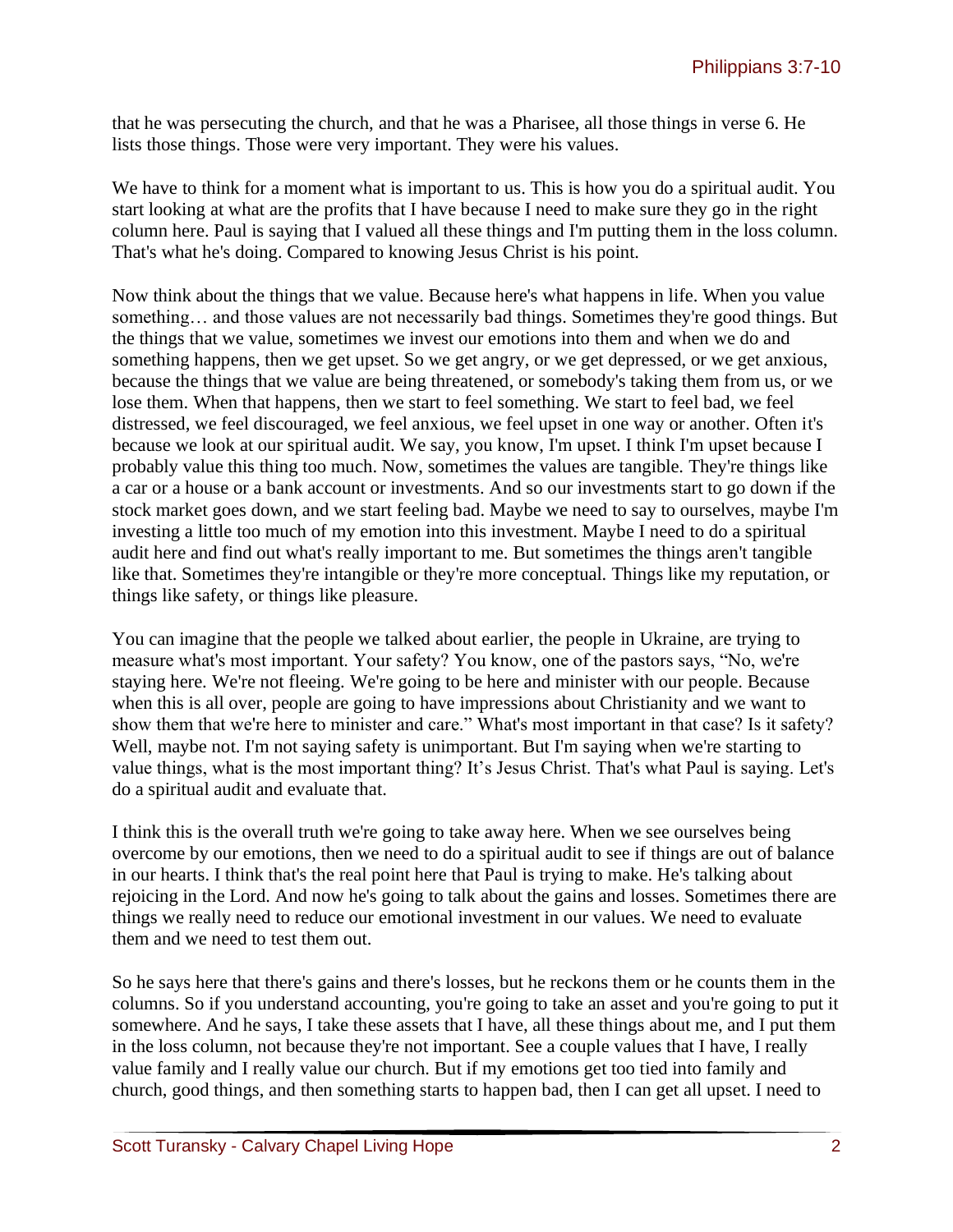go back and say Christ is the most important thing here. So Paul was saying I am investing, I'm putting my all the things I used to value so highly, I'm putting them in the loss column in comparison for Christ. So it says – *for the sake of Christ.* That's going to be our key here. It's not that they're not important. It's that when you're trying to compare them, then you're really understanding that Christ is the most important thing.

There are some people who are just starting to get married and they value marriage so much. They have a dream about what marriage should be, until they get married and they find out they're living with a real human being. And then their dream about marriage isn't exactly what they thought it would be. At that moment, they have to make a decision about what's important here. The most important thing is Jesus Christ and serving Him, even in a marriage relationship.

I think this affects so many practical things. This isn't just a Sunday school class. This is a Monday morning, go to work class. Where we're starting to value things. And you'll know when values are out of place when emotions are out of control. So we need to be able to evaluate these things in the way that he's talking about here. Gains are things that we value.

Well let's go to the next verse, which is verse 8. In a different way he says the same thing. He says – *I count everything as loss because of the surpassing worth of knowing Christ Jesus my Lord.* But I don't know if you caught this in the first verse, verse 7. He says – *I counted.* I made a decision in my life at a point in my life that I was going to value Christ more than anything else. I made that decision in the past. We're told about that decision in the book of Acts. So we know that Paul became a Christian. He decided I'm going to put all of those old values aside and now I'm going to make Christ the value in my life. I am becoming a Christian. So when you make that decision in the past, you are choosing to follow Christ 100%. That's a decision you make in the past. But now he's saying it in the present. I continue to count everything. Because I believe this is something we don't just do once. I think we do this all the time. I think every day we get up and we count again, that I'm going to count everything a loss. Because somehow these values creep up on us. Somehow we started investing our emotions and things that may not be the best. And so we need to make Christ the most important thing on a daily basis. This is probably why the psalmist says he meditates on the word day and night. That he does a spiritual audit in the morning and at night. Because we regularly need to be measuring our progress in the gospel to make sure that Christ is the most important thing.

So these words are really interesting. He says – *I count everything as loss because of the*… Underline the word *surpassing worth*. I'm going to show you that it's used four times in the Bible, this word (it's one word) *surpassing worth.* Value. In other words it's very, very valuable. It's surpassing value. It's used four times in the Bible. I'm just going to show you three of them because they're all in the book of Philippians.

We're going to talk about anxiety when we get to Philippians 4. You know in that verse it says – *And the peace of God, which greatly surpasses* (that's the word there) *understanding, will guard your hearts and minds in Christ Jesus.* It's the peace of God that's much more valuable. It's much worth so much more, surpassing worth, than human understanding, is what he's going to say in Philippians 4. But that leaves us with this verse where he says, what's surpassing? It's knowing Christ is surpassing worth.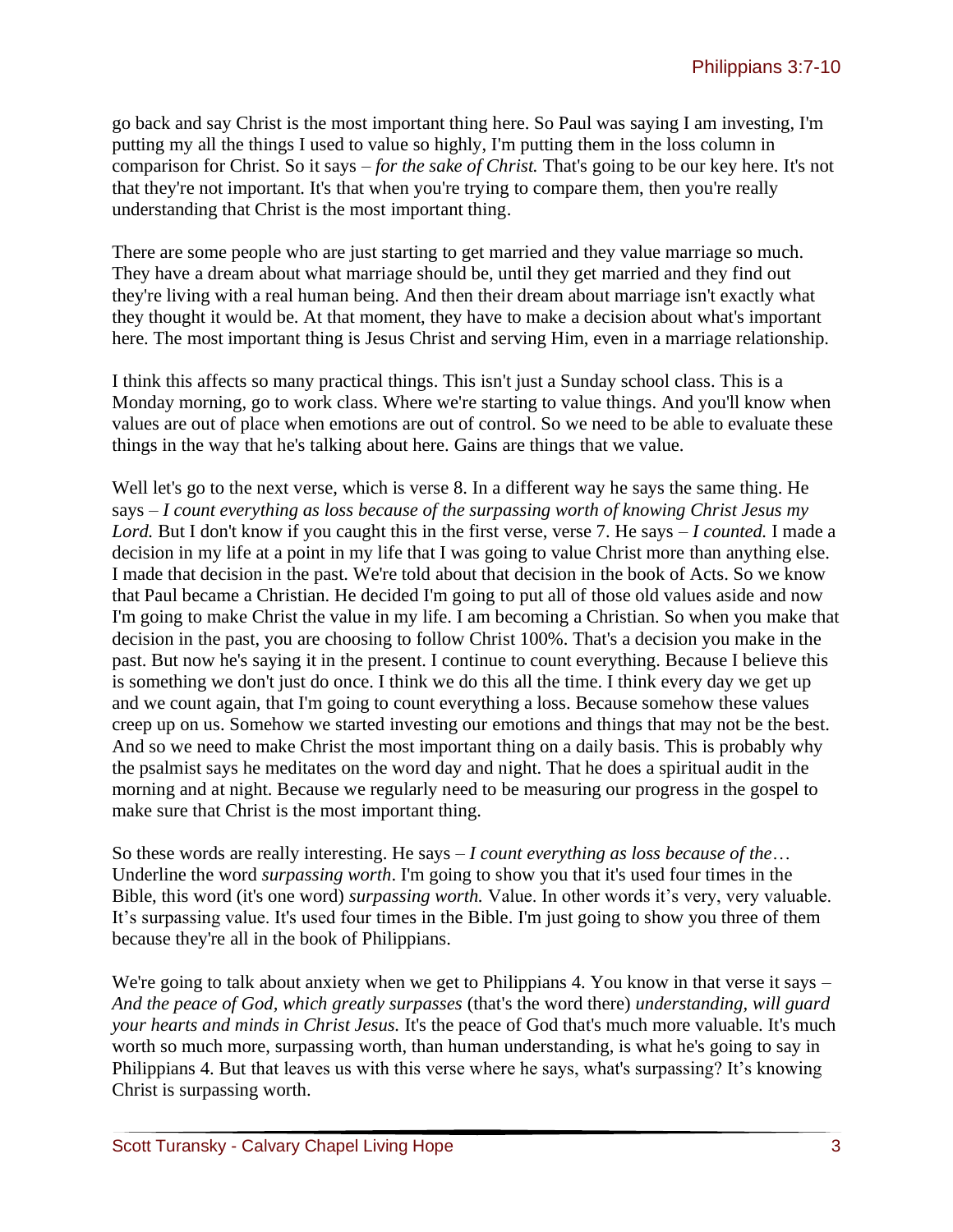But I want to take you into this verse in the last chapter in Philippians 2:3. In that verse he uses this word as well. Because he says – *Do nothing from selfish ambition or conceit, but in humility* (so that's in this lowliness of mind) *count* (or consider – that's the same word used in Philippians 3 – consider or reckon) *others more significant than yourself*, as worth more than yourself. That's the same word being used here. That others are worth more.

Now if you've looked at the book of Philippians, sometimes you'll see that some people will summarize the whole book of Philippians in one word, and that word is joy. They'll say, "J.O.Y. Jesus, others, and you." Maybe you've seen that before, it comes from this word being used here, surpassing worth. In other words, what we need to do is put ourselves at the bottom in humility, like here, count others (now others is the next step up, more significant than yourselves), and then we go back to the verse there, the surpassing worth of Christ. So Jesus, others and you. That's the model being laid out here by Paul if we're going to have a sense of values that are going to contribute to emotional health.

When we do the spiritual audit, we need to ask the question, what's the most important thing? Because some people put themselves, they honor themselves. I'm the most important thing. And so the solution here that Paul is saying is that we need to make it J.O.Y. Jesus, others, and you, that's the surpassing worth of knowing Christ Jesus my Lord. I underlined the word *knowing*. We'll come back to that in a little bit as we understand it. This idea of making Christ the most important thing is important because it's different than saying, "I'm just going to put Jesus in my back pocket, I'm going to add Him to the rest of my stuff that I'm doing." Really Jesus takes over our lives. We give ourselves 100% to Him, and everything else comes in balance.

He's going to make a real strong statement. In the next phrase he says – *For his sake I have suffered the loss of all things and count them as rubbish.* The word *rubbish* is a word describing garbage. It's a very strong word that he's using there. And he takes all the things he thought were really important and he counts them or he considers them as not important at all. They're like trash compared to knowing Jesus. *In order that I may gain Christ and be found in him*.

And now we're going to come to this idea of righteousness. Because sometimes even when we come to our spiritual lives… So far we haven't really talked about our spiritual lives. We've just talked about the things we value. But if we talk about our spiritual lives, what do we start thinking about in terms of value? Do we value the good deeds that we do, the righteousness that we have? If you ask some people like the man on the street, you say to him, "Hey, are you going to heaven when you die?" "Oh yeah. Probably. I've done more good than bad in my life." Well what that person is saying is I'm relying on my righteousness, and I think I've done a pretty good job of life. Or another person might say, "No way. Things I've done, they're never going to let me into heaven." That person's got the same error, just on the other side. They're thinking God's going to somehow measure whether they've done more good or bad, and that's going to determine whether they get into heaven or not.

Well here's what Paul says. He says – *In order to gain Christ* (verse 9) *and be found in him, not having a righteousness of my own that comes from the law, but that which comes through faith in Christ, the righteousness from God that depends on faith*. He used the word *faith* twice there. So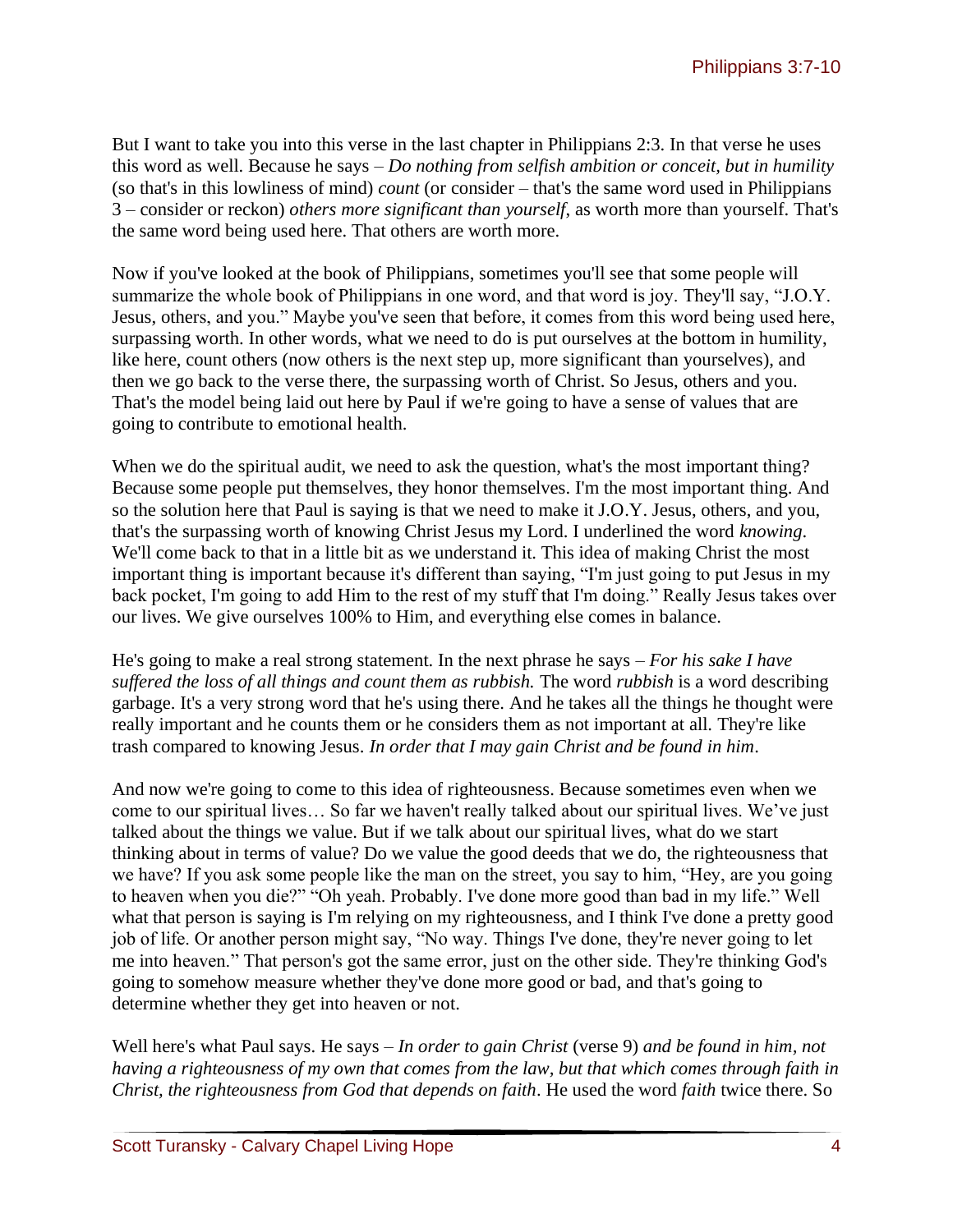we put this idea back into the context of the passage. We're seeing look, rejoice in the Lord, don't put confidence in yourself, consider all the things you value, set them aside for knowing Christ, and it's going to help you to rejoice in the Lord. It's going to put a more stable picture inside of your heart so you can rejoice every day. Because your relationship with Christ doesn't change. It's there continually. You're not relying on your own righteousness. You're not relying on the values that you have. It's all about Christ and your relationship with Him. Really a powerful statement that Paul is making here.

It's interesting to me that at tax time all the accounting changes. Have you noticed that? If you've given money to the church and you go, "Wow, I'm sure giving a lot of money to the church, that's taking a lot of money away from my expendable income." But tax time you go, "Wow, look how much money I gave to the church! That's a big deduction on my account." Same thing with your medical bills. You know, "Man, I had to put a lot of money in medical bills." But then when it comes to tax time, "Whoa, look at all those assets I now have on my taxes to reduce my taxes." Or if you had a capital loss, those of you who have invested in some stock or something and you lost that you go, "Oh so terrible I lost that." At tax time you go, "Oh good. Get all those losses out because they're going to reduce my taxes." So everything switches at tax time.

I think a lot of things switch when we do a spiritual audit because we start to recognize that God's accounting system is different than ours. That if we really want to have this sense of joy in life, we want to have emotional balance then we're going to have to consider the losses and gains differently in our lives. The things we think are so great and important in our lives often aren't as big and important as we think they are. We need to value Christ in our lives.

Well that takes us to verse 9. And that really describes the spiritual audit idea. But then we get to verse 10, because I think you're wondering, as I am, okay, how do you do this? What does it look like in practical terms? That's what happens in verse 10. Paul is going to tell us, this is what you do, in essence, as you're doing your spiritual audit. That's why I used the words *that* or *so that.* You see that's the transition word in verse 10. In other words, all the things I've told you so far are so that you can do this. If you understand what a spiritual audit is, you'll be able to do these things. That's the point that he's making.

In verse 10 he says – *so that I may know him*. Let's just pause there. Let me read the rest, then we'll come back to it. *That I may know him and the power of his resurrection, and may share his sufferings, becoming like him in his death, that by any means possible I may attain the resurrection from the dead.* 

So in this last section, he starts by saying *that I may know him.* Circle the word *know* and also circle up there in verse 8 where it says the *worth of knowing Christ*. It's the same Greek word. That's why I want you to circle it. It's the word *ginosko*. Write that down somewhere. *Ginosko*. However you want to spell it is fine. You're just transliterating it from Greek anyway, so you can spell it any way you want. Okay. *Ginosko.* It's the word that means experiential knowledge. You learn by experience. In other words, you experience Christ. You know Him by experience. And we're going to contrast that with a different word that's not found here. But a Greek word that's used in the Bible is the word *oida.* It's not found here. I want to make that clear. But it is a contrast. *Oida* is to is to understand by observation. To understand by observation. In other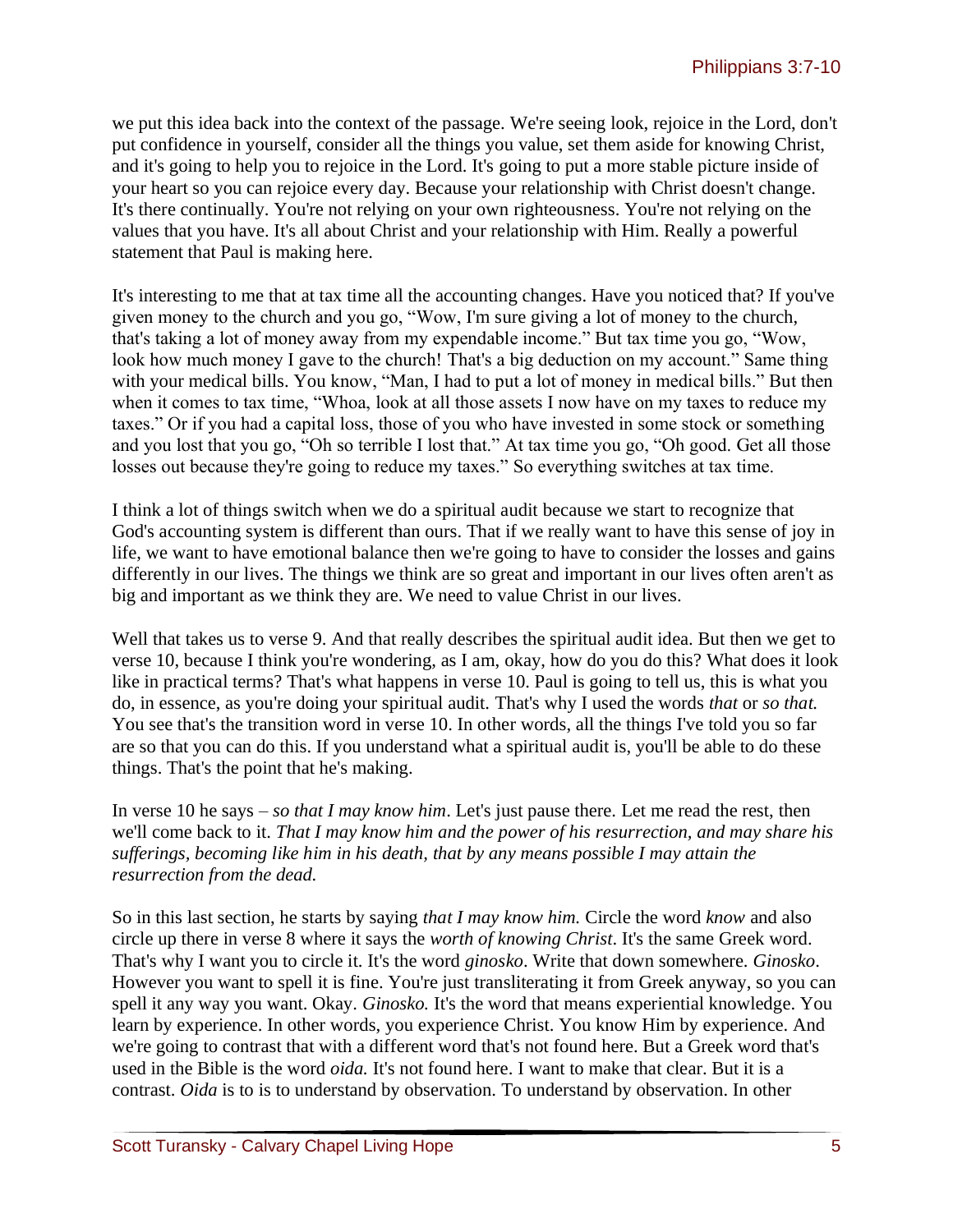words, to look or someone teaches you or lectures you on something, then then you are learning that way. That's an understanding you get through *oida.* But *ginosko* is a learning from experience. Like when you do driver's training. You can learn all about, you can have the *oida* experience, and you can learn all the laws of the land, and how the car works and all those things. But what you really need is the behind-the-wheel experience. That's the *ginosko.* The knowledge by experience. And that's the word that's used here. It's the word *to know him*. It's this personal relationship that you have with Christ.

Do you know Christ? I mean I just talked to Him this morning and I was telling Him about some things in my life. When I read the scriptures and He talks back to me, and I understand I have this personal relationship with Christ that I enjoy. If you don't know Him and you want to know Him personally, come and talk to me. I'll introduce you to Him because He's a real person, and God wants to have a relationship with you. He wants to talk to you. And He wants you to talk to Him. It's this relational component. That is what Paul is saying here. *That I may know him and the power of his resurrection.*

Now there's this understanding by observation, or it's the kind of teaching and there's knowledge by experience. Both are really important in life. And so if you're doing spiritual training with children, I say you need both of those. The *oida* is teaching kids 200 Bible stories. But you know, every time we learn a Bible story, we have to ask the question, why is that Bible story there?

The reason we study Adam and Eve isn't just because we're learning about the creation of the first man and woman. We're asking the question, why is it there? It's because even though you can have the best in the world, everything you want, there's always temptation that exists that can get you sidetracked. Be careful. That's why we tell kids the story of Adam and Eve.

If you're learning the story of the Good Samaritan, you're learning the story not because it's Jesus telling the story about this man who got hurt by robbers and so on. But you're learning the story why? Because you want to look out and see who is my neighbor. That's the point Jesus is making. Who is my neighbor? I want to know that every person I come in contact with, I have an obligation to think of them, not just myself.

Every Bible story has a meaning, has a purpose. So on the *oida* side, we want children to know 200 Bible stories. We want them to memorize scripture. We want them to understand theology. Theology. How all the Bible texts fit together in certain areas. That's the *oida* part. Very important in spiritual training.

But then there comes the experiential part, where we're talking about prayer, and we're learning how God speaks to us right out of His Word and teaches us, gives us a verse for the day or a word that we can put into our lives and practice today. There's that experiential side of serving the Lord and watching Him work in people's lives. We need to know Christ and we need to know about Him. But the emphasis here for dealing with our spiritual audit is that we get to know Christ personally. That's what Paul is saying. I want to know Him. Verse 8 says – *the surpassing worth of knowing Christ.* Notice it doesn't say the surpassing worth of Christ. It says surpassing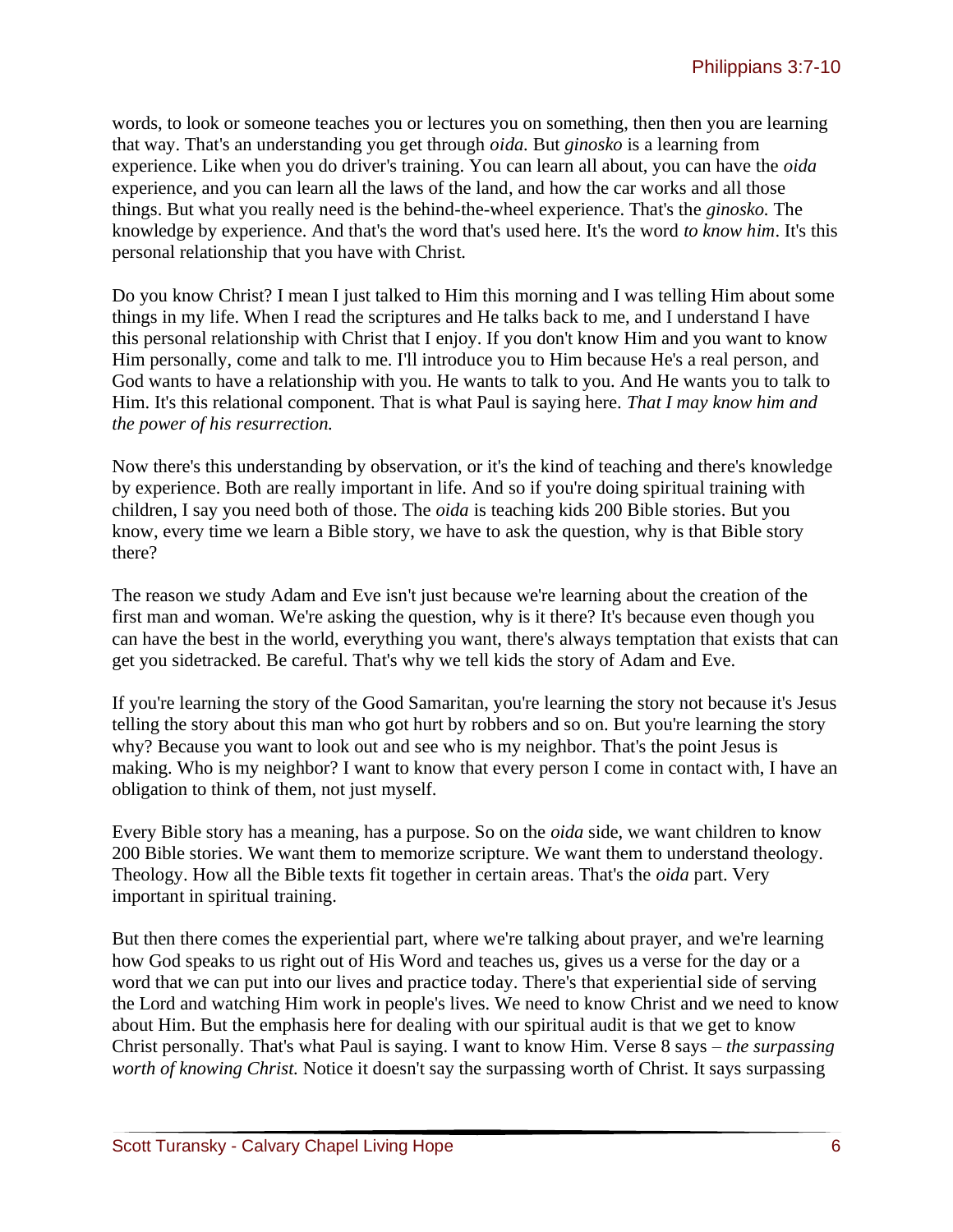worth of *knowing* Christ Jesus my Lord. That's so valuable when it comes to the spiritual audit we're going to do.

So he comes down here and he says – *that I may know him.* That's what that's what our goal is – to know Jesus, have that personal relationship. And then *the power of his resurrection, and may share in the sufferings.* In the good and in the bad we're going to know God. When you go through suffering and challenges in your life, there tends to be a confusion in our thinking about God. Is God here? Am I all alone in all of this? And so there's some times when we go through difficult experiences our faith is enriched because we realize, yes, he's in the valleys, not just on the mountains. That He's working in our lives in deeper ways. I think in many ways when we suffer our theology becomes more real, it becomes deeper in our lives. And so Paul continues to describe – *become like him in his death, that by any means possible I may attain the resurrection from the dead.* There's this whole commitment, total commitment that Paul is saying.

So let's just go back and review before I tell you a final story, that there's a spiritual audit that we must take in our lives in order to have emotional health and emotional balance. Rejoice in the Lord. That is where he's starting. Rejoicing really comes from understanding this idea of making sure your gains are in the right place and you're really valuing crisis. That's number one.

So as I was looking at this this week with the small group, Harold said, "I think that in verse 1 where it says *rejoice in the Lord*, that's about rejoicing in this relationship in the Lord." And I said, "You know what? That's right. I like that better than what I said last week." If you were here last week, you heard me say that rejoice in the Lord, what does that mean? That means take all of your theology, all the information you know about God, and that's what you're rejoicing in. But now I see, as Harold pointed out, this probably is more rejoicing in your relationship, your personal, intimate relationship with Jesus. That's what he's talking about. That's how we can rejoice even in the midst of struggles.

We need to be on the lookout for times when we think things are out of balance in our lives. When things are out of balance, we need to do that spiritual audit. It would be better if we do it on a regular basis. I would ask how many of you balance your checkbooks, but I would be embarrassed with the answer, I'm sure. Because a lot of people today don't balance their checkbooks anymore; they just have a balance and they just go with whatever they have in the bank. But we need to do this spiritual audit on a regular basis in order to keep the books balanced inside of our hearts.

Now I'm going to tell you a story. This is a true story that happened to me and my daughter, Elizabeth. I called Elizabeth this week to ask her permission to share this story. We laughed together about it. We didn't laugh at the time, believe me, but we laugh now about it. She agreed to allow me to share this story with you.

As a parent, you want your kids to learn how to manage their own money. So my wife and I set up a checking account for Elizabeth that was all hers. She could manage it totally on her own. We don't want anything to do with it. You put your check in there, you spend your money. It's all yours. Because we wanted her to have that experience of living and managing her own money.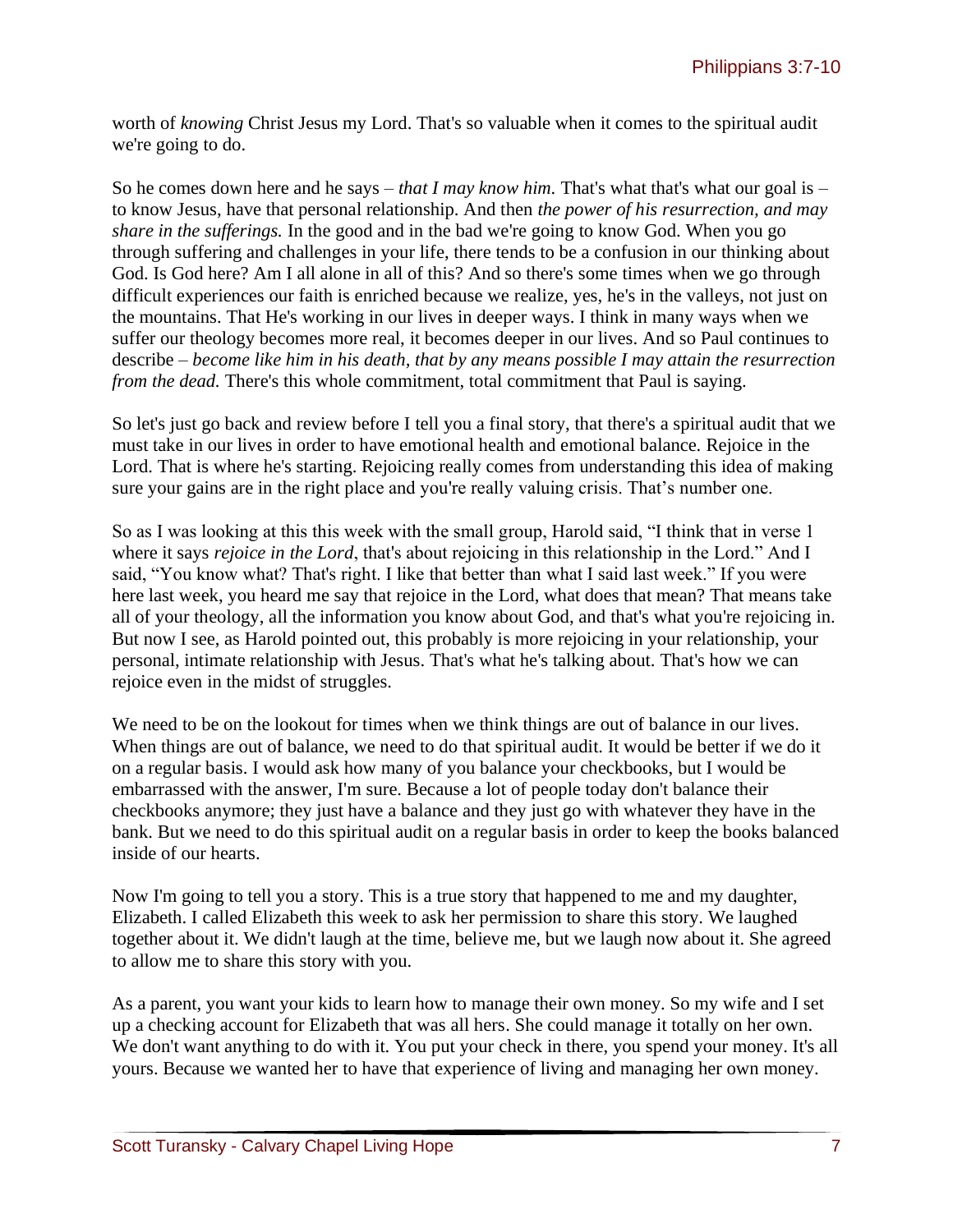Everything was fine for a few months. Until one day as I was getting the mail, I saw that there was a letter from the bank for Elizabeth and it was pink on the inside. Now I know what a pink slip is from the bank. She's probably never seen one. So I'm just delivering the mail. I said,

"Hey, you got some mail from the bank," and went on didn't say anything about it. Because I want her to experience this herself. She didn't say anything about it. And so a couple days later, I get some more mail and there's two more in the in the mail. So I put those on her desk. Well the clincher for me was two days later, she gets five more in the mail. So I put them there and now she's got about ten of them sitting there on her desk. I go in and I say, "Hey, it looks like you're getting a lot of mail from the bank. What's going on?"

She says, "I don't know. They made some mistake in my account. I don't know what they're doing."

I said, "Well, I tell you what. Why don't we do this? I know the bank manager. Let's take all the mail there and ask him what their problem is over there. Okay?" And so she says, "Okay."

So we go into the bank and I say to the bank manager, "Hi, how you doing?" He knows me, I know him. I said, "Hey look, we're getting all this mail from the bank, my daughter is, and she doesn't understand why. Could you please help her kind of sort this out, figure out what your problem is here at the bank?"

And he says, "Sure." So now imagine the scene. He goes and sits behind his desk. My daughter, I have her sit right there with the bank manager. I'm behind her in a chair because this is her problem. I don't want to deal with it. I just want to facilitate what's about to happen.

So he says to her, "Well, it looks like you've made a lot of charges here and written some checks." She said, "I didn't make any charges and I didn't write any checks."

"Oh, okay," he says. "Well let me turn the screen around. Did you write this check for \$35? Is that your signature?"

She says, "Oh yeah, I wrote that check."

He says, "Okay. I got a charge here to McDonald's for \$5.87. Did you make that charge?" "Oh yeah, I made that charge."

"I've got another charge here to a pet company for \$12.17. Is that your charge?"

"Oh yeah, I made that charge."

He goes down this list of charges and she's admitting all of these charges are hers. And then he says, "Okay well, let me just calculate this for a minute." Pauses, does a little work. And he says, "Do you know how much money you owe us in fees?"

She says, "No."

He says, "\$735."

Now I'm the dad who doesn't want to get involved, but at this point I can't take it anymore. My compassion side of the dad is now erupting because I'm about to get myself up off the floor and do something here. \$735 in fees! You've got to be kidding me! So I said, "Oh wow, that's a lot of money. Is there any way… You know, I've been a customer here for a long time at the bank. Is there any way you could do something about this for us?"

He says, "Oh sure. Let me look at this." He looks at it. And he says, "I can take \$100 off of that." I said, "Okay, thank you very much." And my daughter and I walked out of that bank today, having learned a lesson. Don't ignore the warning signs.